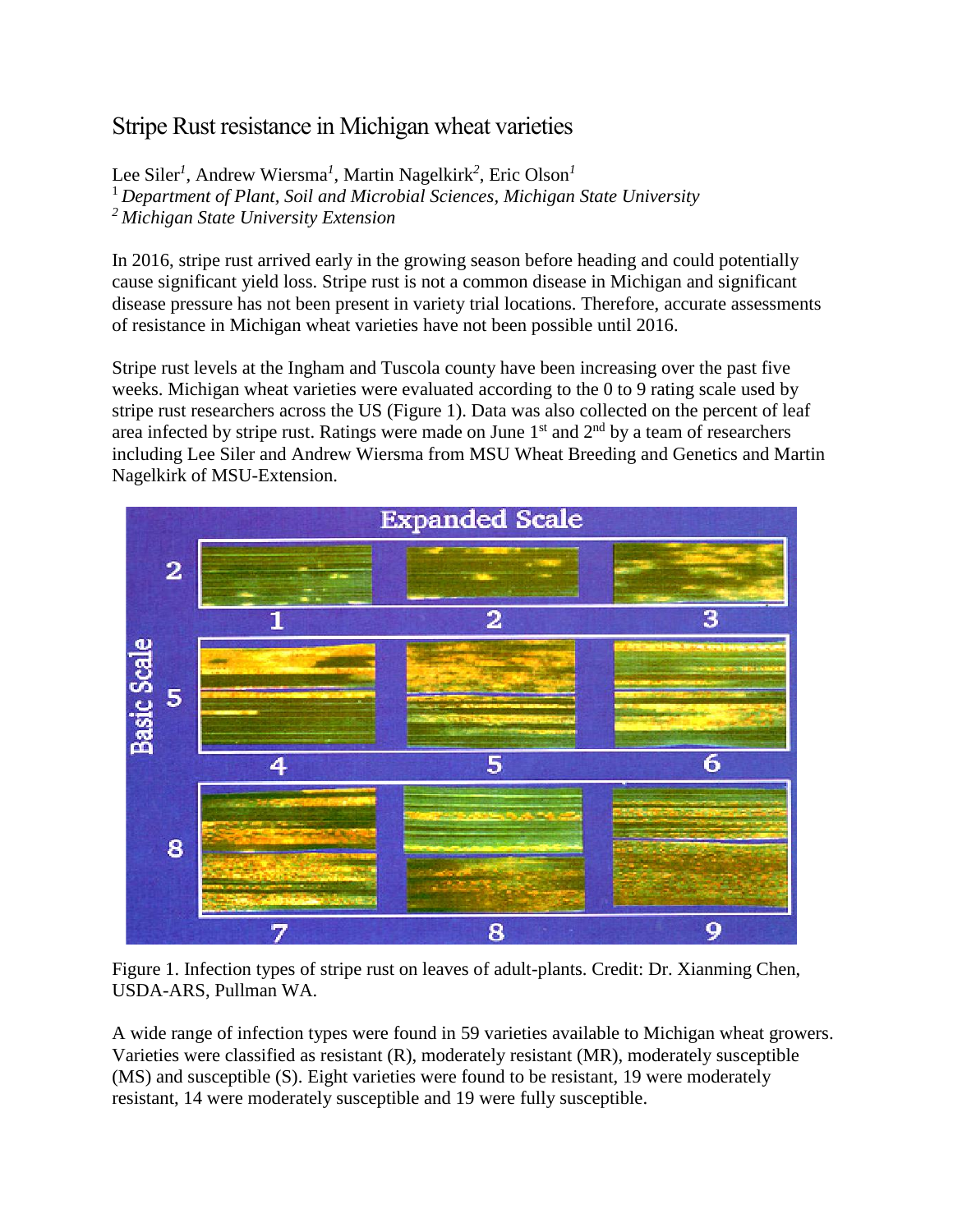Classification of varieties as R, MR, MS and S have implications for management and potential yield loss due to stripe rust. Resistant varieties retain a large amount of leaf area while more susceptible varieties show a larger percentage of leaf area covered by stripe rust.

Varieties in the R class are highly resistant to stripe rust (Table 1). In R varieties, there is no evidence of sporulation on leaves and flag leaves have retained 95 to 100% of their photosynthetic leaf area.

Varieties in the MR class are moderately resistant, however some degree of sporulation is present on infected leaves (Table 1). MR varieties have retained 60 to 95% of their photosynthetic leaf area and a fungicide may be necessary to preserve yield potential.

| Variety                    | Infection Type | % Infection    | Class        |
|----------------------------|----------------|----------------|--------------|
| L 11528                    | 0              | $\overline{c}$ | $\mathbf R$  |
| SY 100                     | $\mathbf{1}$   | 3              | $\mathbb{R}$ |
| AgriMAXX 413               | $\mathbf{1}$   | $\mathbf{1}$   | $\mathbf R$  |
| SY 483                     | $\mathbf{1}$   | $\overline{c}$ | $\mathbb{R}$ |
| DF 105 R                   | $\mathbf{1}$   | $\overline{c}$ | $\mathbf R$  |
| Diener 496W                | $\mathbf{1}$   | 5              | $\mathbf R$  |
| RS 972                     | $\overline{2}$ | $\overline{4}$ | $\mathbf R$  |
| <b>MCIA Venus</b>          | $\overline{c}$ | $\overline{c}$ | $\mathbf R$  |
| Pioneer Brand 25R25        | 3              | 5              | <b>MR</b>    |
| Pioneer Brand 25R40        | 3              | 5              | <b>MR</b>    |
| AgriMAXX 438               | 3              | 5              | <b>MR</b>    |
| Hilliard                   | 3              | 5              | <b>MR</b>    |
| AgriMAXX 444               | $\overline{3}$ | 5              | <b>MR</b>    |
| <b>DF112R</b>              | 3              | 5              | <b>MR</b>    |
| 9552                       | $\overline{4}$ | 5              | <b>MR</b>    |
| <b>LCS 2214</b>            | $\overline{4}$ | 6              | <b>MR</b>    |
| L-334                      | $\overline{4}$ | 6              | <b>MR</b>    |
| Jupiter                    | $\overline{4}$ | 16             | <b>MR</b>    |
| <b>MCIA Red Devil</b>      | 4              | 5              | <b>MR</b>    |
| <b>Equity Brand Butler</b> | 4              | 5              | <b>MR</b>    |
| <b>MCIA Red Dragon</b>     | 4              | 32             | <b>MR</b>    |
| 9522                       | 5              | 5              | <b>MR</b>    |
| <b>DF 109 R</b>            | 5              | 5              | <b>MR</b>    |
| W 202                      | 5              | 11             | <b>MR</b>    |
| W 307                      | 5              | 12             | <b>MR</b>    |
| Sunburst                   | 5              | 14             | <b>MR</b>    |
| 9242W                      | 5              | 37             | <b>MR</b>    |

Table 1. Varieties resistant and moderately resistant to stripe rust

Varieties in the MS class are moderately susceptible and have heavy sporulation and significant damage to flag leaves (Table 2). Yield-limiting levels of disease are possible in MS varieties. A fungicide will be necessary to protect yield.